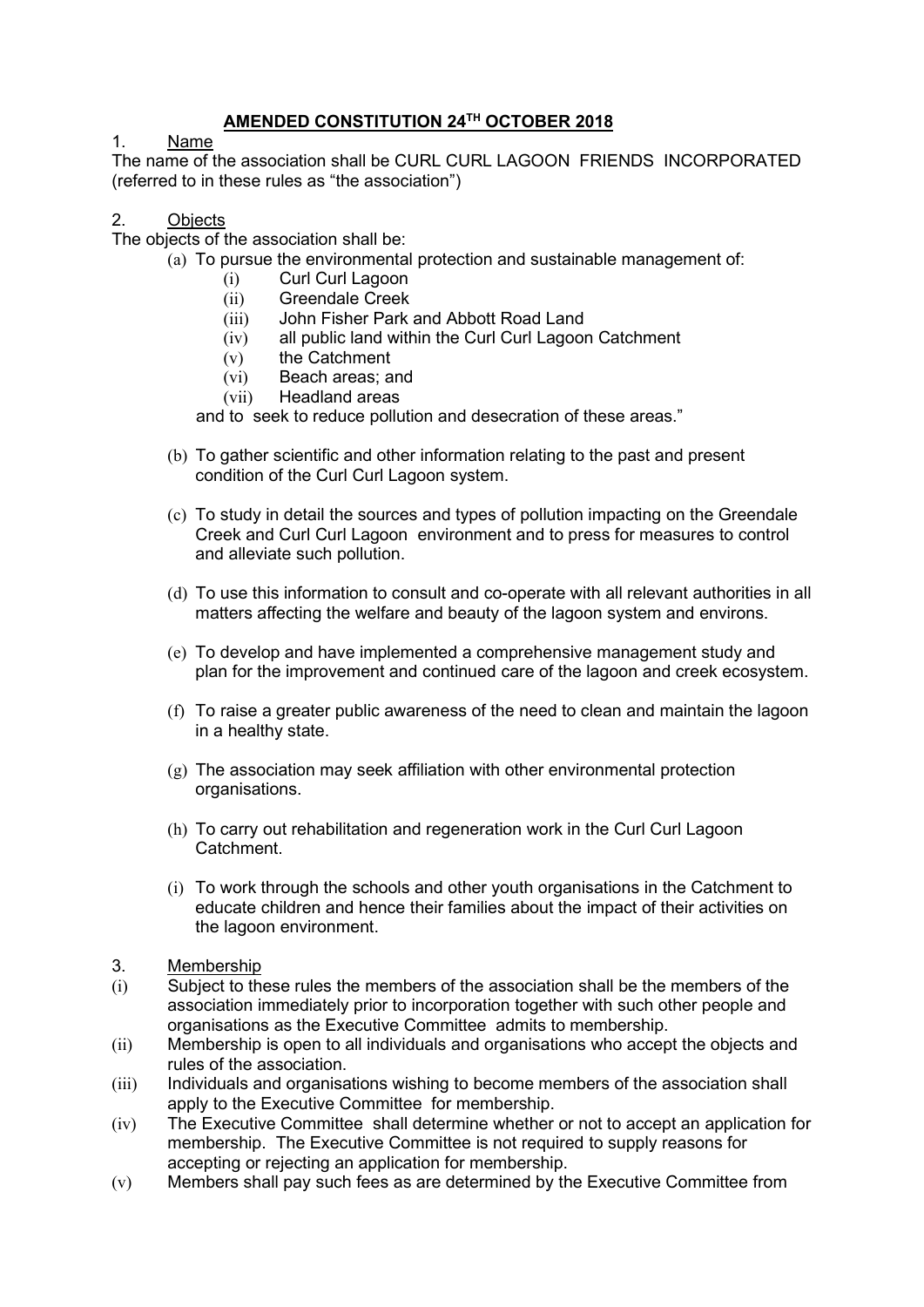time to time.

- (vi) A register of members shall be kept by the association showing the name, address and date of commencement of membership for each member. Provision for noting the date of cessation of membership shall also be contained in the register.
- (vii) Membership shall cease upon resignation, death, expulsion, or failure to pay outstanding membership fees within six months of the due date.
- (viii) Membership fees shall fall due on the first day of each financial year of the association. The financial year of the association shall run from July 1 to June 30 or such other period as is determined by the Executive Committee.
- (ix) Honorary Life Membership can be bestowed on any Member who is, in the opinion of the Executive Committee, has rendered long standing special service to the Association. The granting of Life Membership requires endorsement by a majority vote at a General Meeting. These members become exempt from payment of all membership fees.

# 4. Members' liability

The members of the association shall have no liability to contribute towards the payment of debts and liabilities of the association or the costs, charges and expenses of the winding up of the association except to the amount of any unpaid membership fees.

### 5. Disciplining of members

- (a) A member may be expelled from membership of the association (or otherwise disciplined) by the Executive Committee if in the opinion of the Executive Committee, after affording the member an opportunity of offering an explanation of his/her conduct, the conduct is regarded as being detrimental to the interests of the association.
- (b) A member who wishes to appeal against a decision expelling or otherwise disciplining him/her may do so by notifying the secretary in writing that s/he wishes the decision to be reviewed at the next general meeting of the association.

# 6. Disputes between members

- $(a)$  In the event of a dispute arising between members (in their capacity as members), or between a member and the association, or a member and the Executive Committee, the following procedure shall apply.
- (b) Each side of the dispute shall nominate a representative who is not directly involved in the dispute. Those representatives shall then attempt to settle the dispute by negotiation.
- (c) Should the nominated representatives be unable to resolve the dispute within 14 days (or such other period as they may agree upon) the dispute shall be referred to a person mutually agreed upon for mediation.
- (d) If the dispute is not resolved by the above procedures it shall be referred to a community justice centre for mediation in accordance with Community Justice Centres Act 1983.

# 7. Management - by Executive Committee

- (a) The association shall have its affairs controlled and managed by the office bearers and other members known as the Executive Committee. The Executive Committee shall act in accordance with this constitution and any resolution passed by a general meeting of the association that complies with the constitution.
- (b) The office bearers shall be a President, Deputy President, Secretary, Treasurer, Membership Secretary, and Co-ordinator. There shall be up to ten (10) members of the Executive Committee.
- (c) Executive Committee members shall be elected at the Annual General Meeting. These members shall at their first meeting elect from themselves the office bearers.
- (d) The length of terms of the President, Secretary or Treasurer is not specified.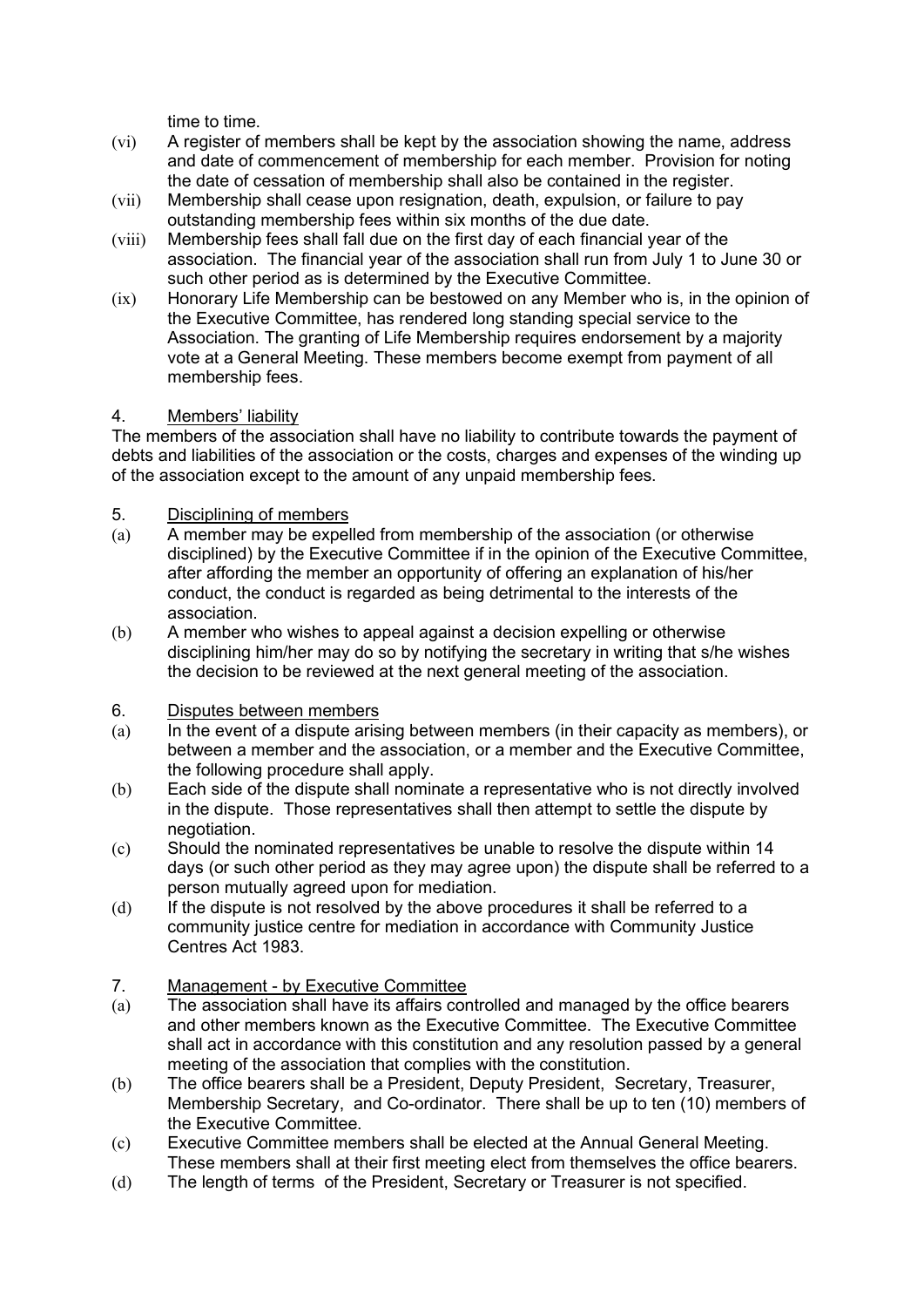- (e) Each member of the Executive Committee shall hold office from the date of their election or appointment until the next annual general meeting.
- (f) Retiring Executive Committee members are eligible for re-election.
- $\overline{g}(g)$  Casual vacancies. For the purpose of these rules, a casual vacancy in the office of a member of the Executive Committee occurs if the member:
	- (i) dies; or
	- (ii) ceases to be a member of the association; or

#### (iii) becomes an insolvent under administration within the meaning of the Corporations Law; or

- (iv) resigns office by notice in writing given to the secretary; or
- (v) is removed from office under rule 12; or
- (vi) becomes a mentally incapacitated person; or

 (vii) is absent without the consent of the Executive Committee from three consecutive meetings.

- (h) The Executive shall meet at intervals of once every second month or more often as required.
- (i) The quorum for meetings of the Executive Committee shall be one half the number of Executive Committee members elected at the previous annual general meeting.
- (j) Notice of Executive Committee meetings shall be given at the previous Executive Committee meeting or by such other means as the Executive Committee may decide upon.
- (k) Questions arising at any meeting of the Executive Committee shall be decided by the majority of votes of those present. In case of an equality of votes the person appointed to chair the meeting shall have a second or casting vote.
- (l) If within half an hour of the time appointed for a Executive Committee meeting a quorum is not present the meeting shall be dissolved.
- (m) Additional meeting of the Executive Committee may be convened by the President or any two members of the Executive Committee.
- (n) The Executive may appoint a Patron or Patrons.
- (o) The Executive shall have the power to co-opt members or other persons of the Association for specific purposes, but such co-opt members will not have the power to vote at Executive meetings.
- (p) The Executive shall have the power to fill a vacancy on the Executive and the person so appointed shall hold office until the next General Meeting.

# 8. Delegation by Executive Committee to sub-committee

- (a) The Executive Committee may form sub-committees of interested people to deal with special needs as and when they arise. All sub-committees must include at least one member of the Executive Committee.
- (b) Sub-committees shall be responsible and accountable to the Executive Committee and shall report on their activities at each meeting of the Executive Committee.
- (c) Sub-committees shall not incur debt or make contracts without the prior approval of the Executive Committee.
- (d) The Executive Committee must provide each sub-committee with a clear statement of the sub-committee's functions and the limits of its powers.
- (e) The Executive Committee may, at its own discretion, continue to exercise any of the functions delegated to a sub-committee.
- (f) The Executive Committee may, at any time, dissolve a sub-committee.
- (g) A sub-committee may meet and adjourn as it thinks proper.
- 9. General meetings
- (a) An annual general meeting of the association shall be held each year within six months of the end of the financial year of the association.
- (b) Only financial members of the Association may vote at General Meetings.However, the Executive retains the right to invite guests to address any meeting.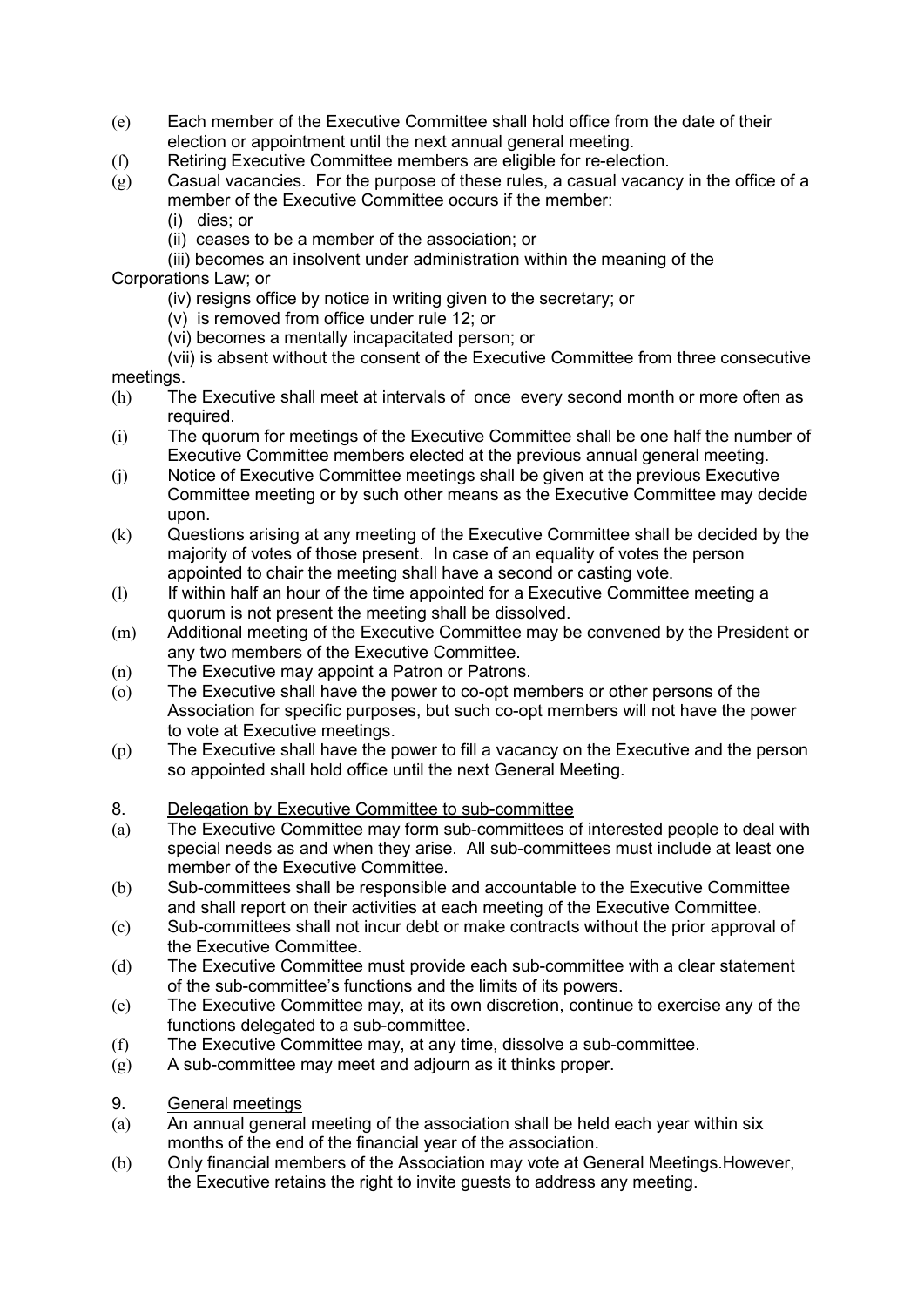- (c) The Executive shall decide when ordinary general meetings of the Association shall be held and shall give at least seven days notice of such meetings to all members.
- (d) Special General Meetings of the Association shall be held at the request of ten or more members and such meetings will be held within 35 days.
- (e) The quorum at a General Meeting shall be 10 members.
- $(f)$  In the case of the annual general meeting the following business shall be transacted: (i) confirmation of the minutes of the last annual general meeting and any
- intervening special general
	- meeting,
- (ii) receipt of the Executive Committee's report upon the activities of the association in the last
	- financial year,
	- (iii) election of members of the Executive Committee
- (iv) receipt and consideration of a statement from the Executive Committee giving a true and fair view
	- of the last financial year of the association's income and expenditure.
- $(g)$  Voting at general meetings shall be by a show of hands unless a secret ballot is demanded. Decisions shall be made by a simple majority vote except for those matters which must be decided by special resolution where a three quarter majority is required.
- (h) All votes shall be given personally and there shall be no voting by proxy.
- (i) In the case of an equality of votes the person appointed to chair the general meeting shall have a second or casting vote.
- (j) Written notice of general meetings shall be given to members either personally or by post.
- (k) Members who have items of business they wish considered at a general meeting shall give written notice of such business to the secretary. The secretary shall include that business in the next notice calling a general meeting.
- 10. Election of Executive
- (a) Nominations of candidates for election as office-bearers of the association or as ordinary members of the Executive :

(i) must be made in writing signed by 2 members of the association and accompanied by the written consent of the candidate (which may be endorsed on the form of the nomination); and

 (ii) must be delivered to the Secretary or President of the association before the election of the Executive

- (b) If insufficient nominations are received to fill all places on the Executive Committee the candidates nominated are taken to be elected and further nomination are to be received at the annual general meeting.
- (c) If insufficient further nominations are received any vacant positions remaining on the Executive Committee are taken to be casual vacancies.
- (d) If the number of nominations received is equal to the number of vacancies to be filled, the persons nominated are taken to be elected.
- (e) If the number of nominations received exceeds the number of vacancies to be filled, a ballot is to be held.
- (f) The ballot for the election of Executive Committee members is to be conducted at the annual general meeting in such usual and proper manner as the Executive Committee may direct.
- 11. Office bearers
- (a) The President or, in the President's absence, the Deputy President shall act as chairperson at each general meeting and Executive Committee meeting of the association.
- (b) If the President and Deputy President are absent from a meeting or unwilling to act,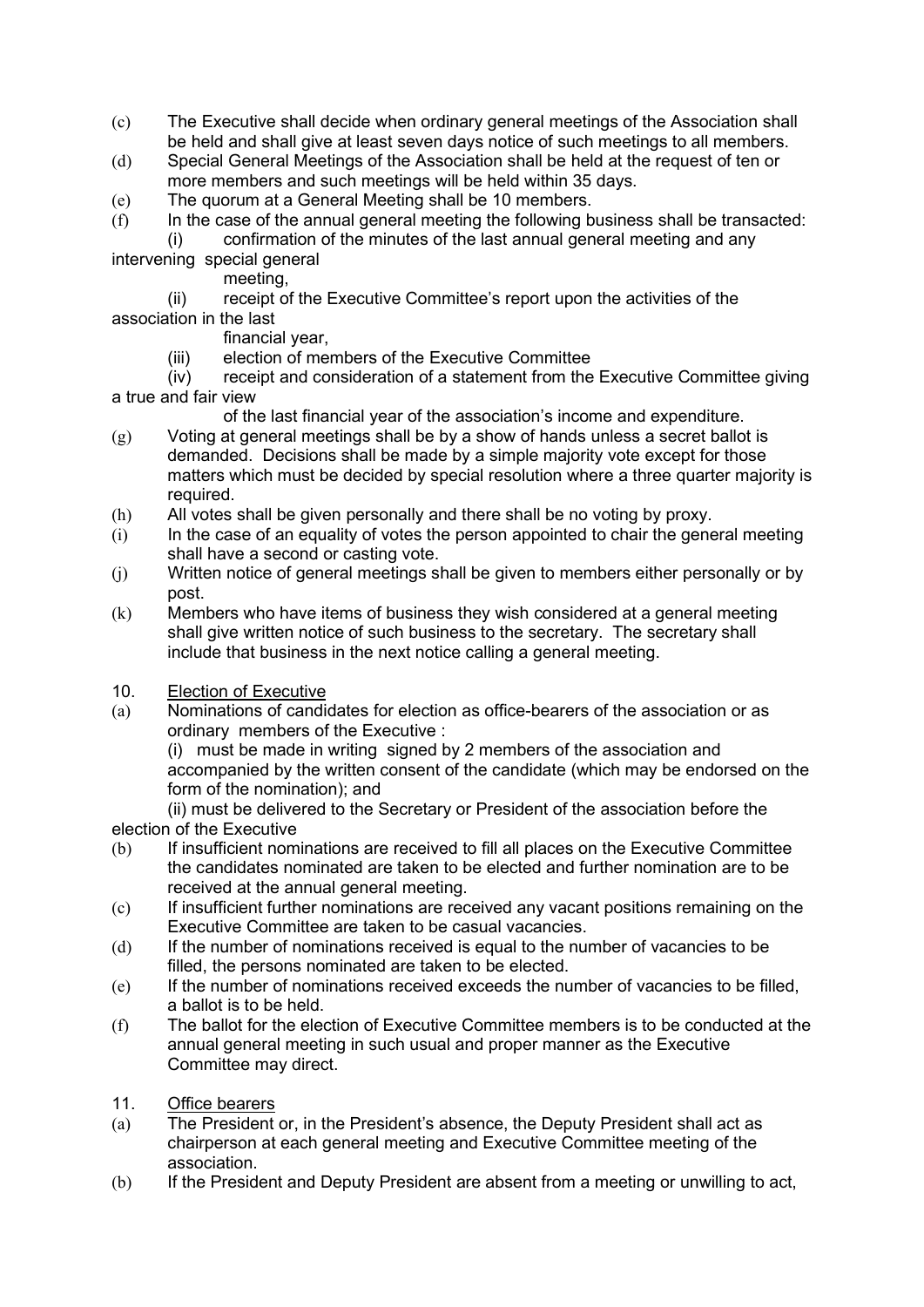the members present at the meeting shall elect one of their number to act as Chairperson.

- (c) The Secretary shall ensure that records of the business of the association including the rules, minutes of all general and Executive Committee meetings and a file of correspondence are kept. These records shall be available for inspection by any member and shall be held in the custody of the Secretary.
- (d) The Treasurer shall ensure that all money received by the association is paid into an account in the association's name. Payments shall be made through a petty cash system or by cheque signed by two signatories authorised by the Executive Committee. Major or unusual expenditures shall be authorised in advance by the Executive Committee or a general meeting.
- (e) The Treasurer shall ensure that correct books and accounts are kept showing the financial affairs of the association. These records shall be available for inspection by any member and shall be held in the custody of the Treasurer.
- (f) The Membership Secretary shall keep a register of all members, including membership applications and renewals. These records shall be available for inspection by any member and shall be held in the custody of the Membership Secretary.
- $(g)$  The duty of the Co-ordinator shall be to maintain liaison with the media, prepare and deliver such publicity as the Executive feels advisable and maintain good public relations for the Association;.

# 12. Removal of Executive Committee Member

- (a) The association in general meeting may by resolution remove any member of the Executive Committee from the office of Executive Committee member before the expiration of the Executive Committee member's term of office and may by resolution appoint another person to hold office until the expiration of the term of office of the Executive Committee member so removed.
- (b) If a member of the Executive Committee to whom a proposed resolution referred to in clause (a) relates makes representations in writing to the Secretary or President (not exceeding a reasonable length) and request that the representations be notified to the members of the association, the Secretary or the President may send a copy of the representations to each member of the association or, if the representations are not so sent, the member is entitled to require that the representations be read out at the meeting at which the resolution is considered.

# 13. Special resolutions

- (a) A special resolution must be passed by a general meeting of the association to effect the following changes:
	- (i) a change of the association's name;
	- (ii) a change of the association's rules;
	- (iii) a change of the association's objects:
	- (iv) an amalgamation with another incorporated association:
	- $(v)$  to voluntarily wind up the association and distribute its property:
	- (vi) to apply for registration as a company or a co-operative.
- (b) A special resolution shall be passed in the following manner:
- (i) a notice must be sent to all members advising that a general meeting is to be held to consider a
	- special resolution;
- (ii) the notice must give details of the proposed special resolution and give at least 21 days'
	- notice of the meeting.
	- (iii) a quorum must be present at the meeting; and
	- (iv) at least three-quarters of the valid vote must be in favour of the resolution;
- $(c)$  In situations where it is not possible or practicable for a resolution to be passed as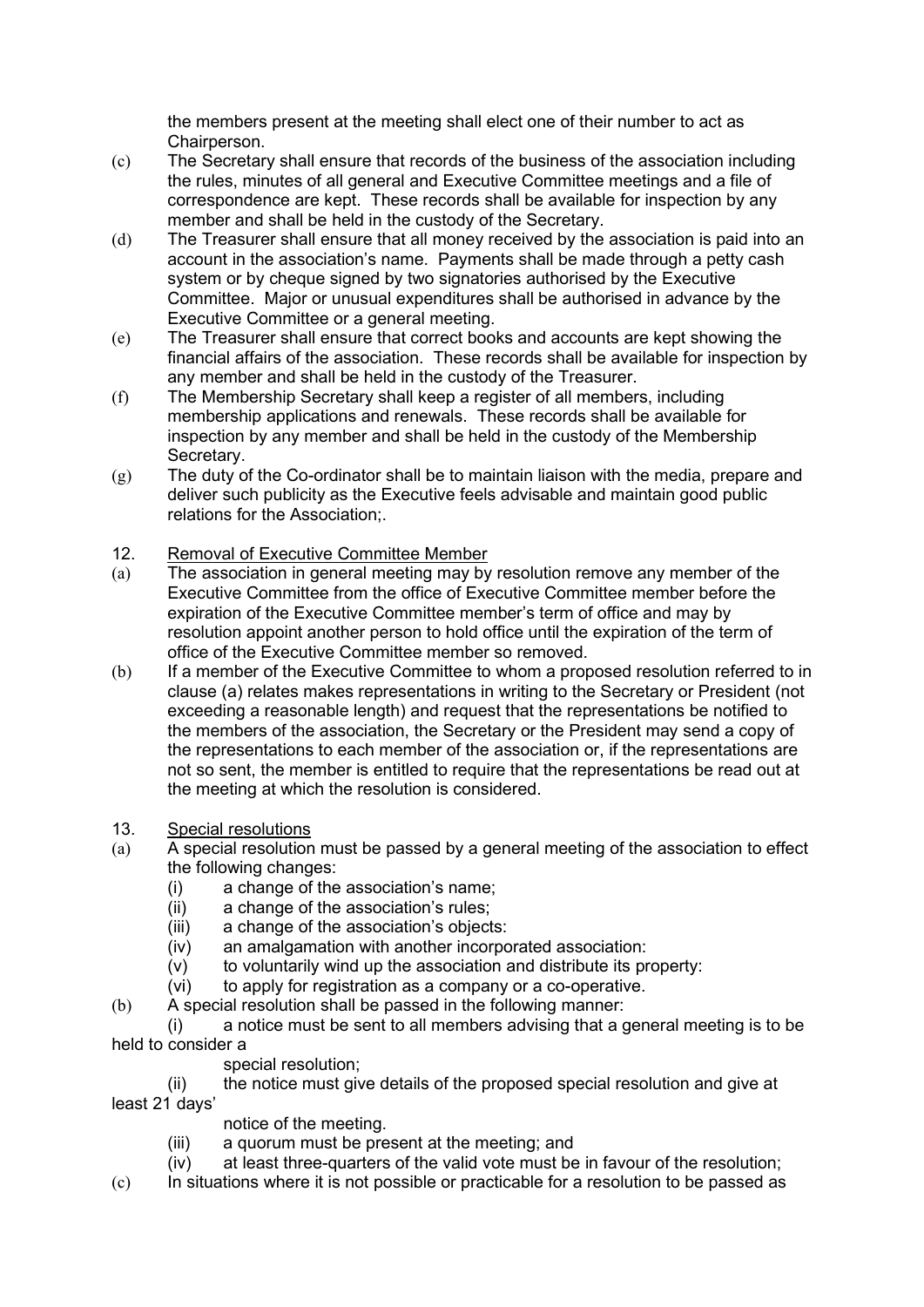described above, a request may be made to the Department of Fair Trading for permission to pass the resolution in some other way.

- 14. Public officer
- (a) The Executive Committee shall ensure that a person is appointed as public officer.
- (b) The first public officer shall be the person who completed the application of incorporation of the association.
- (c) The Executive Committee may at any time remove the public officer and appoint a new public officer provided the person appointed is 18 years of age or older and a resident of New South Wales.
- (d) The public officer shall be deemed to have vacated their position in the following circumstances:
	- (i) death;
	- (ii) resignation;
	- (iii) removal by the Executive Committee or at a general meeting;
	- (iv) bankruptcy or financial insolvency;
	- (v) mental illness or incapacity or;
	- (vi) residency outside New South Wales
- (e) When a vacancy occurs in the position of public officer the Executive Committee shall within 14 days notify the Department of Fair Trading by the prescribed form and appoint a new public officer
- (f) The public officer is required to notify the Department of Fair Trading by the prescribed form in the following circumstances:
	- (i) appointment (within 14 days)
	- (ii) a change of residential address (within 14 days)
	- (iii) a change in the association's objects or rules (within one month)
- (iv) of the association's financial affairs (within one month after the annual general meeting)
	- $(v)$  a change in the association's name (within one month)
- $(g)$  The public officer may be an office bearer, Executive Committee member or any other person regarded as suitable for the position by the Executive Committee.
- (h) The public officer shall keep a register of Executive members of the committee which must -

 (i) contain the name and residential address of each Executive Committee member and the date on

- which they became a member of the Executive Committee.
- (ii) be updated within one month of any change taking place, and

 (iii) be made available for inspection by any person, at all reasonable hours and free of charge.

#### 15. Funds sources and management

- (i) The funds of the association shall be derived from the fees of members, donations, grants and such other sources approved by the association in general meeting, such other sources as the Executive Committee determines.
- (ii) All money received by the association must be deposited as soon as practicable and without deduction to the credit of the association's bank account
- (iii) The association must, as soon as practicable after receiving any money, issue an appropriate receipt.
- (iv) Subject to any resolution passed by the association in general meeting, the funds of the association are to be used in pursuance of the objects of the association in such manner as the Executive Committee determines.
- (v) All electronic funds transfers, cheques, drafts, bills of exchange, promissory notes and other negotiable instruments must be authorisedby any 2 of 3